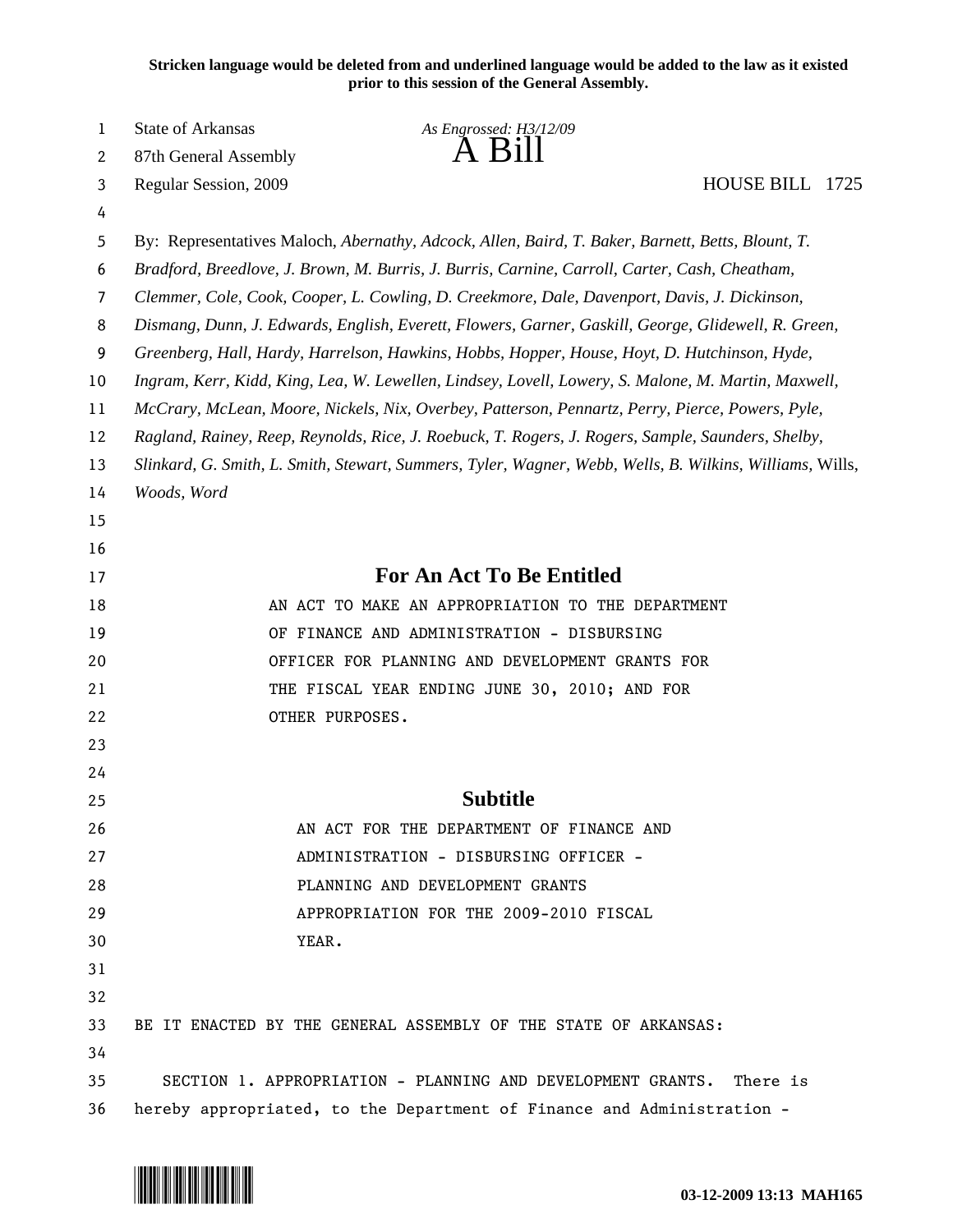| $\mathbf{1}$   | Disbursing Officer, to be payable from the General Improvement Fund or its    |  |
|----------------|-------------------------------------------------------------------------------|--|
| $\mathbf{2}$   | successor fund or fund accounts, the following:                               |  |
| 3              | (A) For Planning and Development Grants, the sum of \$5,000,000.              |  |
| 4              |                                                                               |  |
| 5              | SECTION 2. SPECIAL LANGUAGE. NOT TO BE INCORPORATED INTO THE ARKANSAS         |  |
| 6              | CODE NOR PUBLISHED SEPARATELY AS SPECIAL, LOCAL AND TEMPORARY LAW. PLANNING   |  |
| $\overline{7}$ | AND DEVELOPMENT GRANTS. The appropriations and funds authorizing Planning and |  |
| 8              | Development Grants by this Act shall be made available for the same purposes  |  |
| 9              | and to the same entities as authorized and recognized by the General Assembly |  |
| 10             | in Arkansas Code 14-166-202 through 14-166-205, with the exception that any   |  |
| 11             | requirements for matching funds authorized in Arkansas Code 14-166-202        |  |
| 12             | through 14-166-205, or any other law to the contrary requiring matching       |  |
| 13             | funds, shall not apply to the Planning and Development District Grants        |  |
| 14             | authorized by this Act.                                                       |  |
| 15             |                                                                               |  |
| 16             | SECTION 3. SPECIAL LANGUAGE. NOT TO BE INCORPORATED INTO THE ARKANSAS         |  |
| 17             | CODE NOR PUBLISHED SEPARATELY AS SPECIAL, LOCAL AND TEMPORARY LAW. PLANNING   |  |
| 18             | AND DEVELOPMENT DISTRICTS. Any funding provided by the planning and           |  |
| 19             | development grants appropriated in this Act for the Arkansas Planning and     |  |
| 20             | Development Districts shall be distributed equally between the eight (8)      |  |
| 21             | Arkansas Planning and Development Districts.                                  |  |
| 22             | No less than thirty (30) days prior to the distribution of any funds          |  |
| 23             | appropriated by this act, the director of the agency shall notify the Speaker |  |
| 24             | of the House of Representatives of the name and address of each recipient and |  |
| 25             | the amount that is being distributed to each recipient.                       |  |
| 26             | Each Arkansas Planning and Development Districts receiving planning and       |  |
| 27             | development grants authorized by this act shall take into consideration       |  |
| 28             | geography, population and city or county boundary's when promulgating rules   |  |
| 29             | and regulations for the disbursement of such funds.                           |  |
| 30             |                                                                               |  |
| 31             | SECTION 4. DISBURSEMENT CONTROLS. (A) No contract may be awarded nor          |  |
| 32             | obligations otherwise incurred in relation to the project or projects         |  |
| 33             | described herein in excess of the State Treasury funds actually available     |  |
| 34             | therefor as provided by law. Provided, however, that institutions and         |  |
| 35             | agencies listed herein shall have the authority to accept and use grants and  |  |
| 36             | donations including Federal funds, and to use its unobligated cash income or  |  |
|                |                                                                               |  |